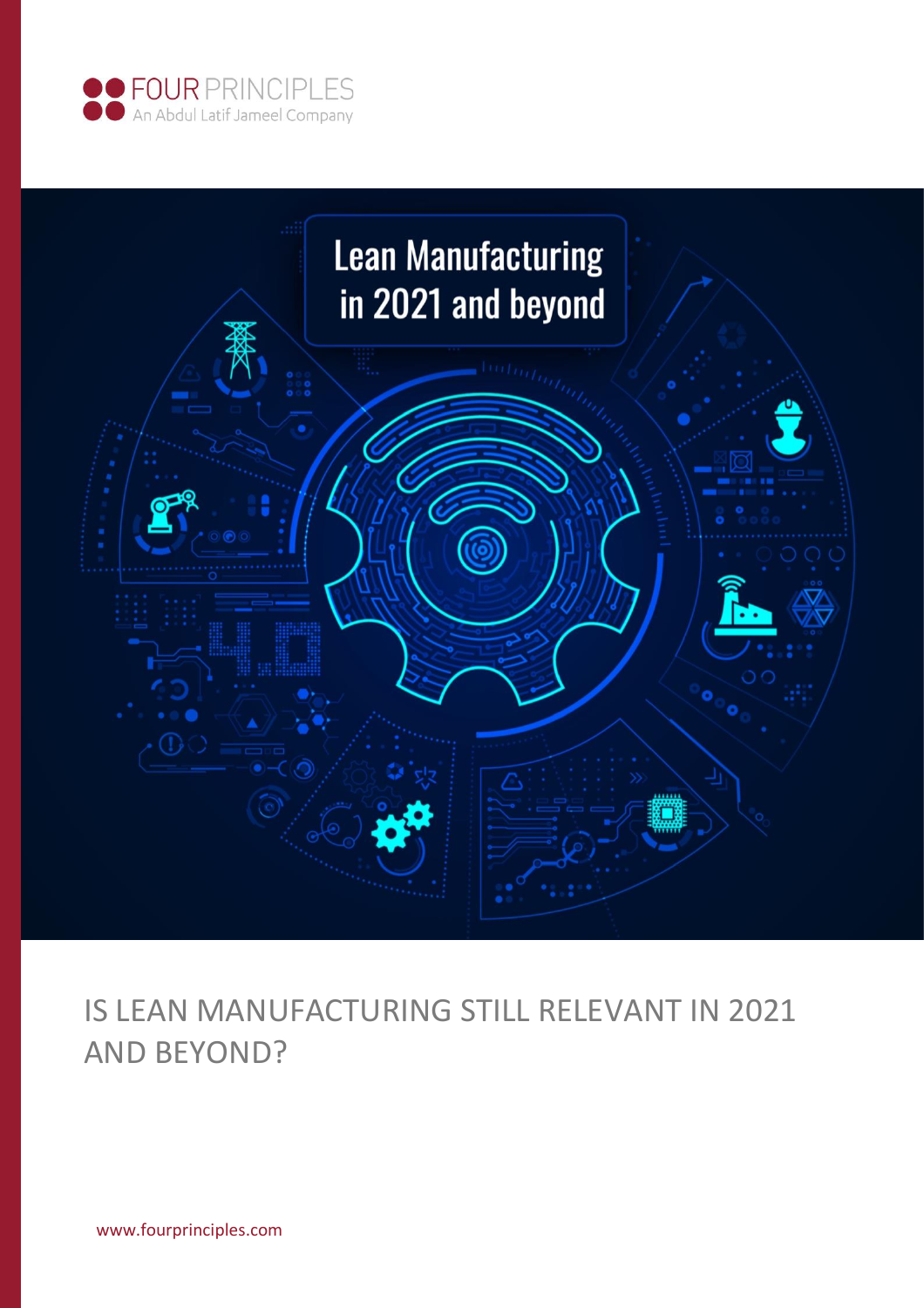A YEAR INTO THE COVID-19 PANDEMIC, COMPANIES MUST COPE WITH GREATER UNCERTAINTY THAN EVER BEFORE, DUE TO THE UNPREDICTABILITY OF CONSUMER DEMAND, DRAMATIC FLUCTUATIONS IN SUPPLY CHAINS AND THE INSTABILITY OF THE BROADER ECONOMY. THE FUTURE LOOKS JUST AS UNSETTLED, WITH MANUFACTURERS TASKED WITH TRYING TO DETERMINE THE WAYS IN WHICH THINGS WILL SETTLE IN THE NEW NORMAL I.E., WHICH CHANGES WILL BE LONG-LASTING OR EVEN PERMANENT. IN AN ENVIRONMENT IN SUCH FLUX, SOME HAVE WONDERED WHETHER LEAN MANUFACTURING REMAINS AS RELEVANT AND VALUABLE AS IN THE PAST.

The answer is yes. From its origins in the Toyota Production System, Lean evolved to offer companies the ideal set of tools to navigate this new environment. "The disruptions caused by the COVID-19 pandemic were on an unprecedented scale, calling for a great reset across all sectors of the global economy," says Seif Shieshakly, Co-Founder & Managing Partner of Four Principles. "The companies best equipped for that reset are those utilizing Lean principles, tools and digital operations, to improve agility and customer centricity."

#### New Technologies and Trends: How Lean Helps Companies Adapt

With an emphasis on enhanced productivity and eliminating unnecessary waste, Lean Manufacturing is an ideal fit for companies seeking to be at the forefront of new developments in the industrial sphere, such as the introduction of new technologies and the related workforce shifts. Industry 4.0 has brought greater automation, made data and metrics more available, and enabled better communication. All this makes it that much more important to fine-tune workflows driven by a customer-centric orientation. Lean enables manufacturers to operate with as many resources as they need to succeed – and no more.

# Trend 1: Integrating Digital Technologies

The past year's extraordinary operational challenges put manufacturers to the test. Some successfully maintained operations, while others struggled with supply shortages, worker safety, and dramatic spikes and dips in demand. A key factor that differentiated the companies that adapted and flourished, was their use of Industry 4.0 digital technologies such as AI and Machine Learning, the Industrial Internet of Things (IIoT), cloud computing and analytics, and virtual and augmented reality.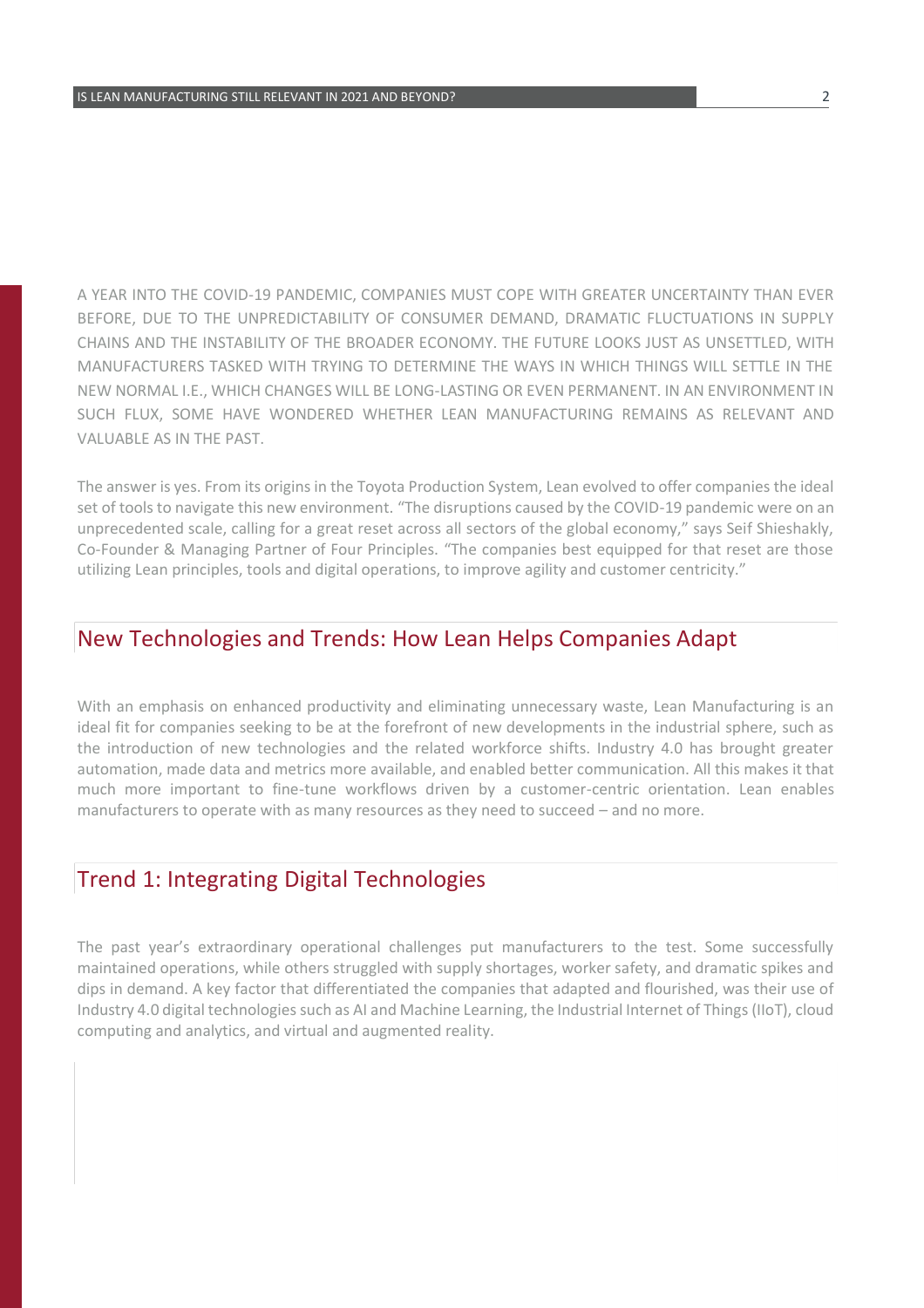In its [annual Industry 4.0 survey,](https://www.mckinsey.com/business-functions/operations/our-insights/covid-19-an-inflection-point-for-industry-40) McKinsey found that 94 percent of 400 global manufacturing companies reported that advanced production technologies had helped them to keep their operations running during the crisis. A majority (56 percent) considered digital technologies critical in how they responded successfully to the crisis.

Lean Manufacturing can help manufacturers create smart factories equipped with advanced sensors, robotics and software, to enable advanced and predictive analytics, that facilitate more sophisticated decision-making. The final result is end-to-end digitization across the supply chain and production process.

The [Global Lighthouse Network](https://www.mckinsey.com/business-functions/operations/our-insights/industrys-fast-mover-advantage-enterprise-value-from-digital-factories), a research project run by the World Economic Forum in collaboration with McKinsey, elects' companies that are at the forefront of adopting what it calls 'Fourth Industrial Revolution (4IR) technologies'. Companies like Unilever, Micron, Tata Steel, Novo Nordisk, Alibaba, Saudi Aramco and Hitachi used digital technologies to achieve significant [shifts in manufacturing productivity:](http://www3.weforum.org/docs/WEF_GLN_2020_Four_Durable_Shifts_In_Manufacturing.pdf)

- Accelerating new product ramp-up by 20 percent (Micron)
- Improving demand forecast by 20 percent (Schneider Electric)
- Shortening order-to-delivery times by 75 percent (Alibaba)
- Reducing consumer complaints by 30 percent (Unilever)
- Increasing equipment efficiency and productivity by 30 percent (Novo Nordisk)

However, as a [white paper by the World Economic Forum](http://www3.weforum.org/docs/WEF_White_Paper_Technology_Innovation_Future_of_Production_2017.pdf) points out, not all companies adopting Industry 4.0 technologies are benefiting as intended, we at Four Principles are of the opinion that those technologies' benefits are realized when actively combined with Lean principles providing the solution to unlock the potential of these advances and to fully capture their value.

## Trend 2: Resolving Supply Chain Issues in Real Time

Supply chain disruption was the norm, rather than the exception in 2020, with some manufacturers even creating war rooms, where supply and demand planners came together to share updates, provide perspective and brainstorm alternate supply routes and workarounds.

In some cases, supply chain shocks (e.g., lack of cleaning supplies, protective safety equipment and ventilator components) revealed operational weaknesses, but for some companies, they actually presented opportunities for transformation. Today, with many manufacturers recalibrating global production, supply and demand are again hot topics.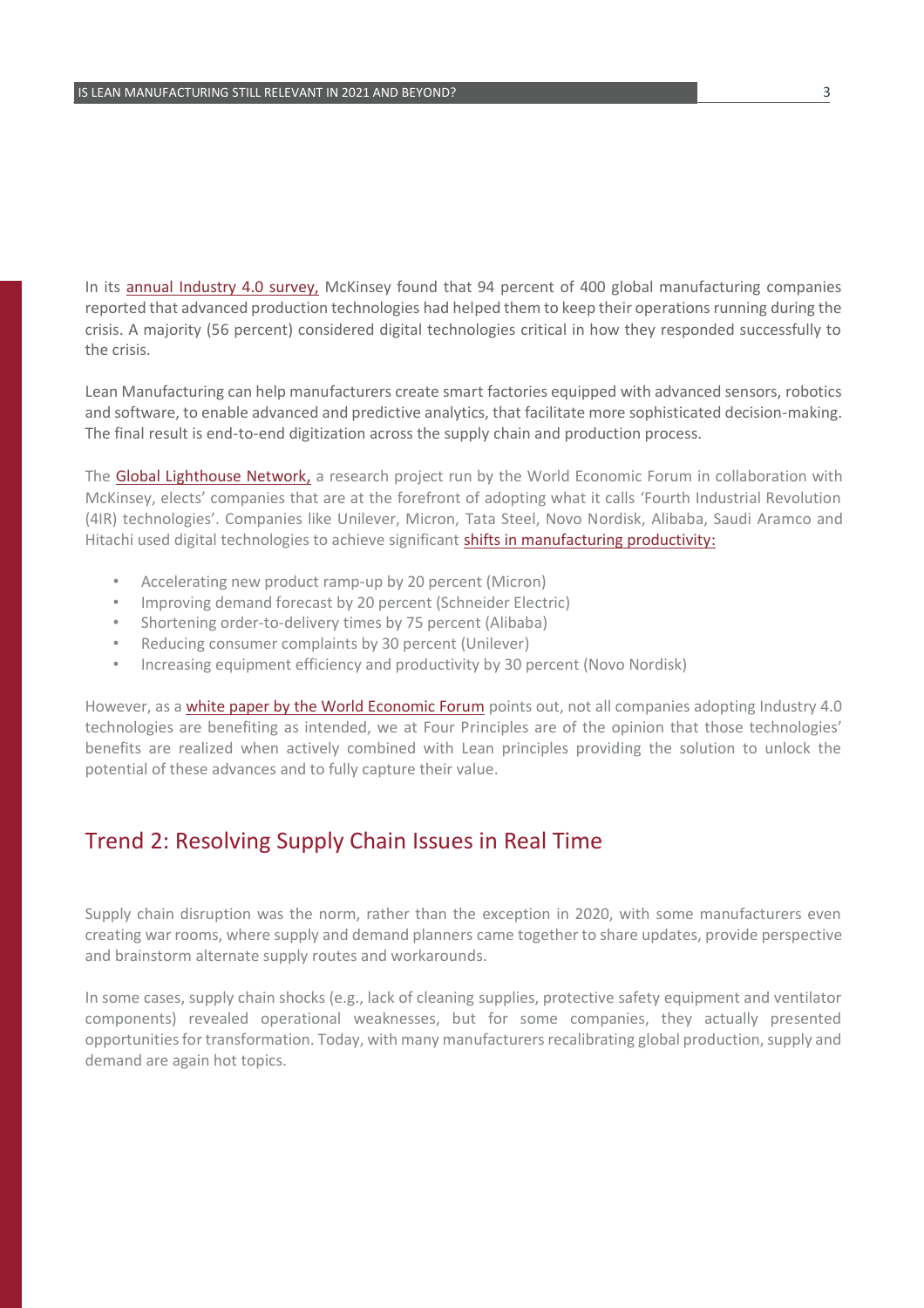Lean is an effective tool for addressing such supply chain issues. By implementing a [Lean supply chain,](https://cerasis.com/lean-supply-chain/) industrial facilities benefit from a system of interconnected partners, that coordinate to ensure a steady influx of needed materials, balancing supply and demand. With Lean, manufacturers have the metrics they need to continually monitor whether goals and objectives are being met.

Digital technologies come into play in this area as well, as manufacturers can use these capabilities to automate a digital supply network (DSN), gain a real-time overview and match needs with available materials across an ever-more-complex distribution network.

#### Trend 3: Preventing Excess Product

One Lean principle that is particularly relevant to the pandemic era, is the use of a pull-based system in which products are manufactured to meet actual, rather than projected demand. With a pull system, manufacturers become more responsive, creating products to meet real-time customer demand rather than building up stock they must then store. This is one of the best ways to avoid excess product and all the inherent waste that goes with it.

By identifying value streams from the standpoint of the end user, Lean empowers leadership and management to more quickly recognize customer preferences, make nimbler adjustments to supply chain and manufacturing workflows, and achieve higher levels of customization. Disruptive technologies such as 3D printing, advanced robotics, AI and wearables can all help achieve this transformation if they are used effectively.

"By instituting a system of continuous improvement, manufacturers can 'manage toward perfection,' so that the number of steps and the amount of information needed to provide results for the customer is constantly reduced," says Mehdi Chelhi, Principal at Four Principles.

### Trend 4: Leveraging the Power of Partnerships

According to a [2020 report by Deloitte,](https://www2.deloitte.com/us/en/insights/focus/industry-4-0/partner-ecosystem-customer-experience-outcomes.html) the most successful manufacturers today are achieving efficiency through powerful partnership strategies that allow them to rapidly develop and test new business models. Companies challenged to reduce the time to market must redesign operations and sales models, to speed production and more flexibly adapt to customer needs.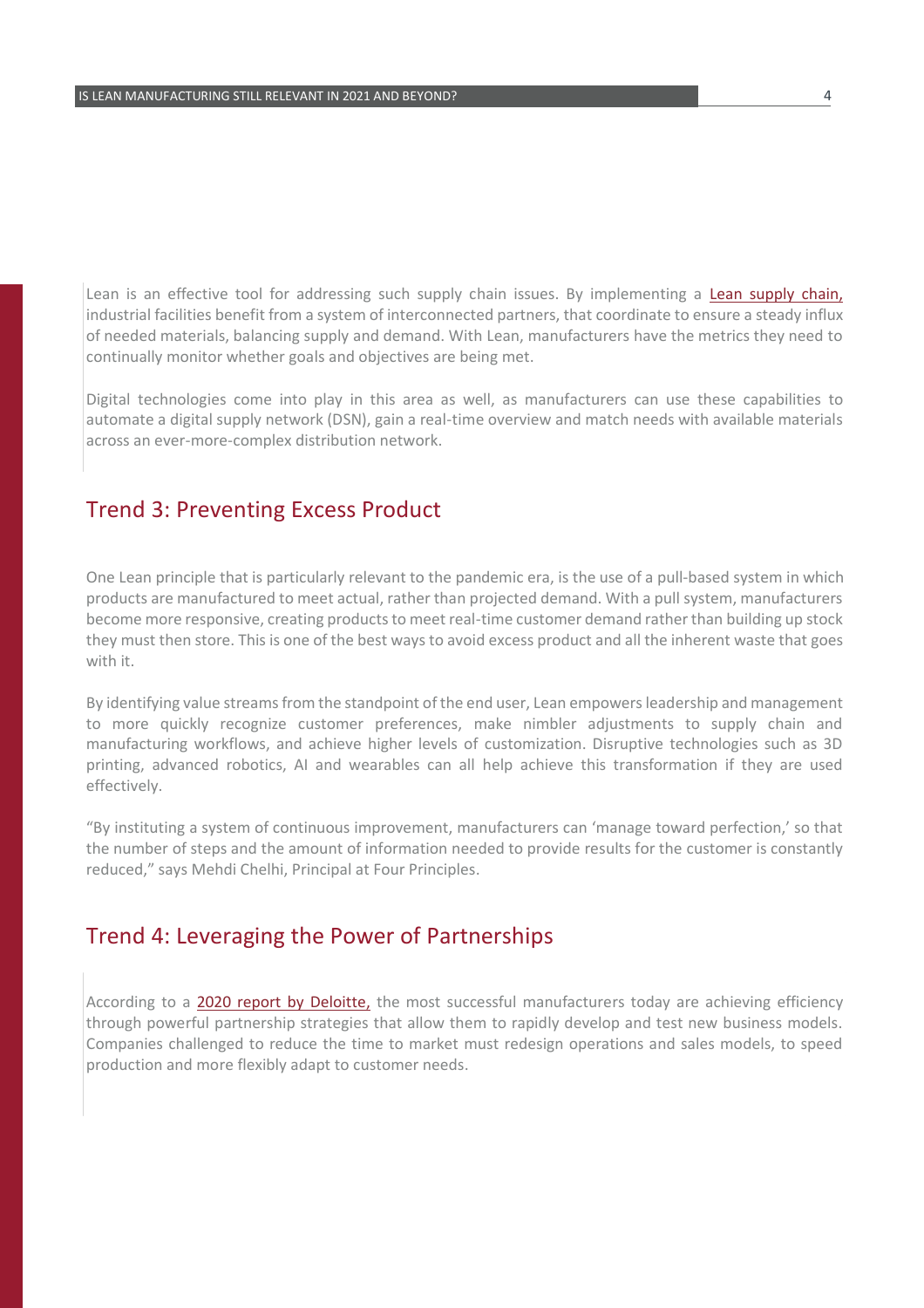The right partnerships can help manufacturers drive competitive differentiation, scale faster and deliver better customer experience. With its emphasis on reducing rework and error risk, Lean provides a framework for crafting partnerships that create efficiency and avoid duplication. "A successful partner strategy across the value chain can boost engagement, produce better outcomes and greatly improve the customer experience," says Patrick Wiebusch, Co-Founder & Managing Partner at Four Principles.

Four Principles provides clients with guidance in making selective partnership decisions and redesigning manufacturing processes, to integrate partners for the greatest efficiency gains and cost savings.

#### Trend 5: Improving Environmental Sustainability

Environmentally sustainable production strategies such as waste reduction, re-use and improved energy efficiency, are able to add value, lower costs and shorten production times. They have also become crucial in achieving compliance with an increasingly complex regulatory landscape.

Implementing Lean as part of choosing new equipment, upgrading existing equipment, or selecting manufacturing components, can help managers evaluate environmental impacts and factor those into consideration. For example, the Lean concept known as Operator Care, is used to design standards of practice that reduce variations in the manufacturing process, leading to less waste of product and raw materials.

Many of the Industry 4.0 lighthouse companies have achieved such goals, reducing water consumption, recycling components, improving energy use and cutting emissions while reducing costs.

#### Trend 6: Streamlining and Supporting the Workforce

In addition to reducing physical and operational waste, Lean addresses waste on the workforce side, preventing wasted resources in time and talent.

Many drags on workforce productivity can be resolved by integrating Lean and modern technology. For example, smart factories can analyze data collected from sensors inside production facilities, to observe quality and performance issues and carry out predictive maintenance, minimizing equipment downtime.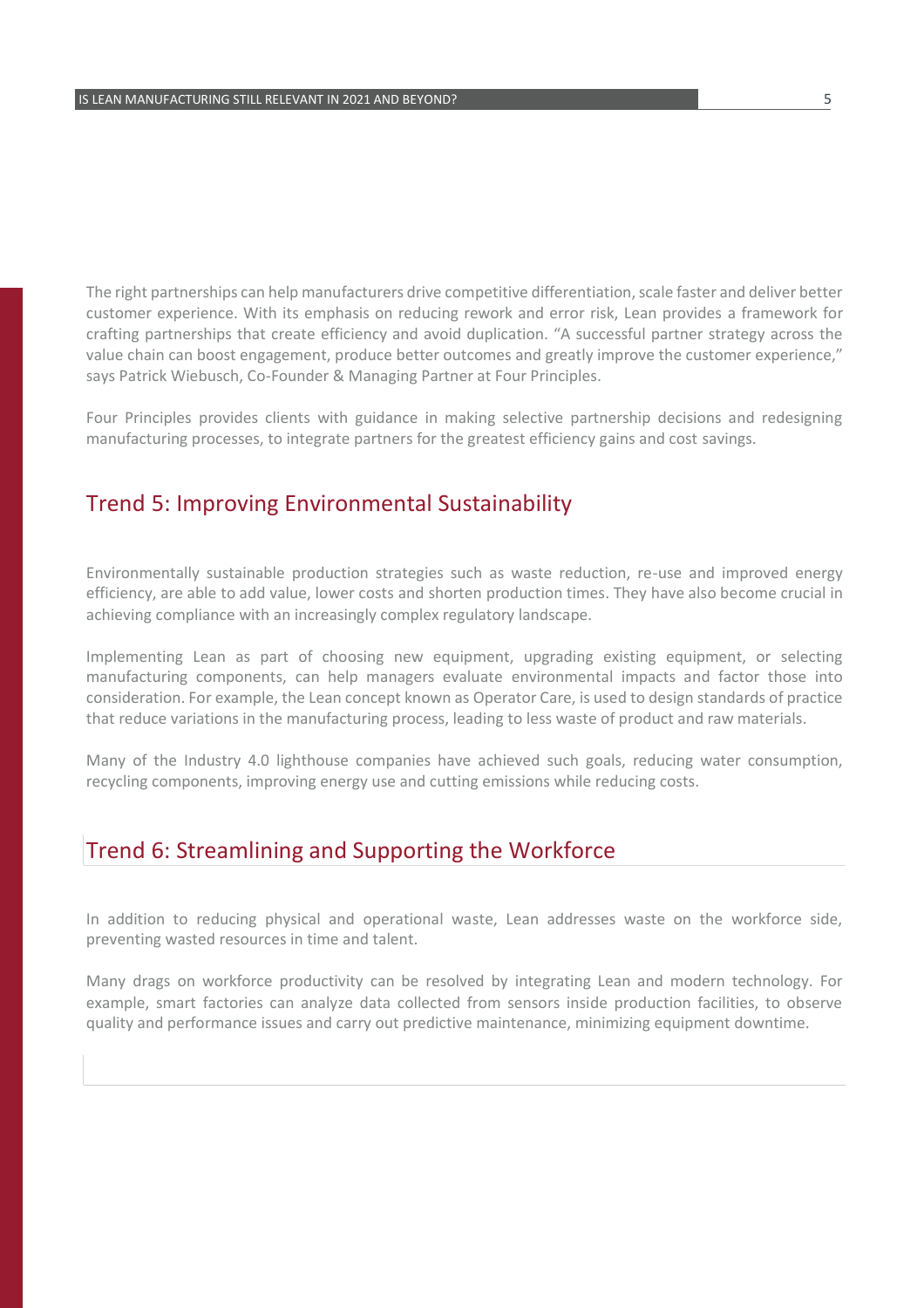As a leading Lean consultancy for industry, Four Principles utilizes proven tools for optimizing manufacturing performance and re-programs companies to achieve the organizational change necessary, to meet the challenges of the post-pandemic era we are approaching. "The Lean transformation of a manufacturing or production facility, offers a way to continuously improve the management processes and eliminate waste at all levels of the cycle, adding value to the organization and customers," says Manuel Silva, Director Digital Kaizen Lab at Four Principles.

#### Lean Manufacturing in 2021 and Beyond

It is clear that Lean Manufacturing is more essential today than at any other time, giving companies an ideal system for navigating a global business landscape that has been forever altered by the COVID-19 pandemic. Utilizing Lean in combination with new tools and technologies can help businesses iterate, solve problems and adapt to keep up with the unprecedented pace of change. The increasing emphasis on big data is particularly compatible with Lean: it provides metric and outcome monitoring and guarantees a more accurate view of gaps and strengths.

"Even more than before the pandemic, companies need to have a true understanding of the benefits their products provide to their customers and continue to deliver on those benefits," says James Ryan, Principal at Four Principles. "Lean Manufacturing allows them to keep that promise."